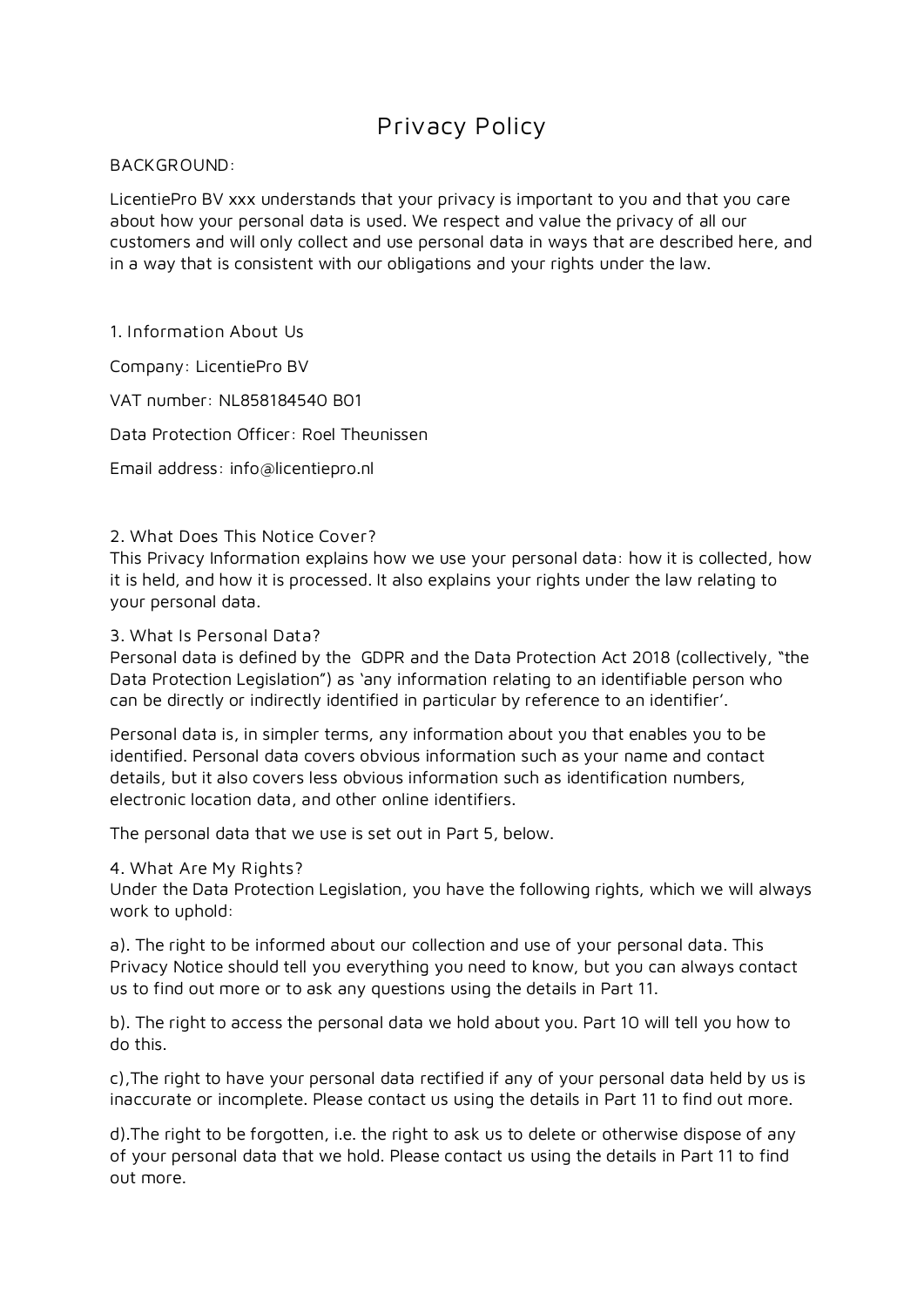e).The right to restrict (i.e. prevent) the processing of your personal data.

f).The right to object to us using your personal data for a particular purpose or purposes.

g).The right to withdraw consent. This means that, if we are relying on your consent as the legal basis for using your personal data, you are free to withdraw that consent at any time.

h).The right to data portability. This means that, if you have provided personal data to us directly, we are using it with your consent or for the performance of a contract, and that data is processed using automated means, you can ask us for a copy of that personal data to re-use with another service or business in many cases.

For more information about our use of your personal data or exercising your rights as outlined above, please contact us using the details provided in Part 11.

Further information about your rights can also be obtained from the Information Commissioner's Office or your local Citizens Advice Bureau.

If you have any cause for complaint about our use of your personal data, you have the right to lodge a complaint with the Information Commissioner's Office. We would welcome the opportunity to resolve your concerns ourselves, however, so please contact us first, using the details in Part 11.

### **5. What Personal Data Do You Collect and How?**

We may collect and hold some or all of the personal and non-personal data set out in the table below, using the methods also set out in the table. We do not collect any 'special category' or 'sensitive' personal data, personal data relating to children OR data relating to criminal convictions and/or offences.

## **Data Collected**

**Contact Information** including information such as the address of your place of work, email address and telephone number(s).

**Identity Information** including information such as your first name, last name, your employer and job title.

**Marketing and Communications Information** including information such

When you request or purchase services from us.

as your preferences in receiving marketing from us and third parties, and your communication preferences.

**Payment Information** including information such as your business bank account and payment card details.

Transaction Information including information such as details about payments to and from you and your organisation, and details of products or services you have purchased from us.

When you request services from us, consult with our customer service team, fill in forms or request a quote on our website, or communicate with us in any other way.

When you request services from us, consult with our customer service team, fill in forms or request a quote on our website, or communicate with us in any other way.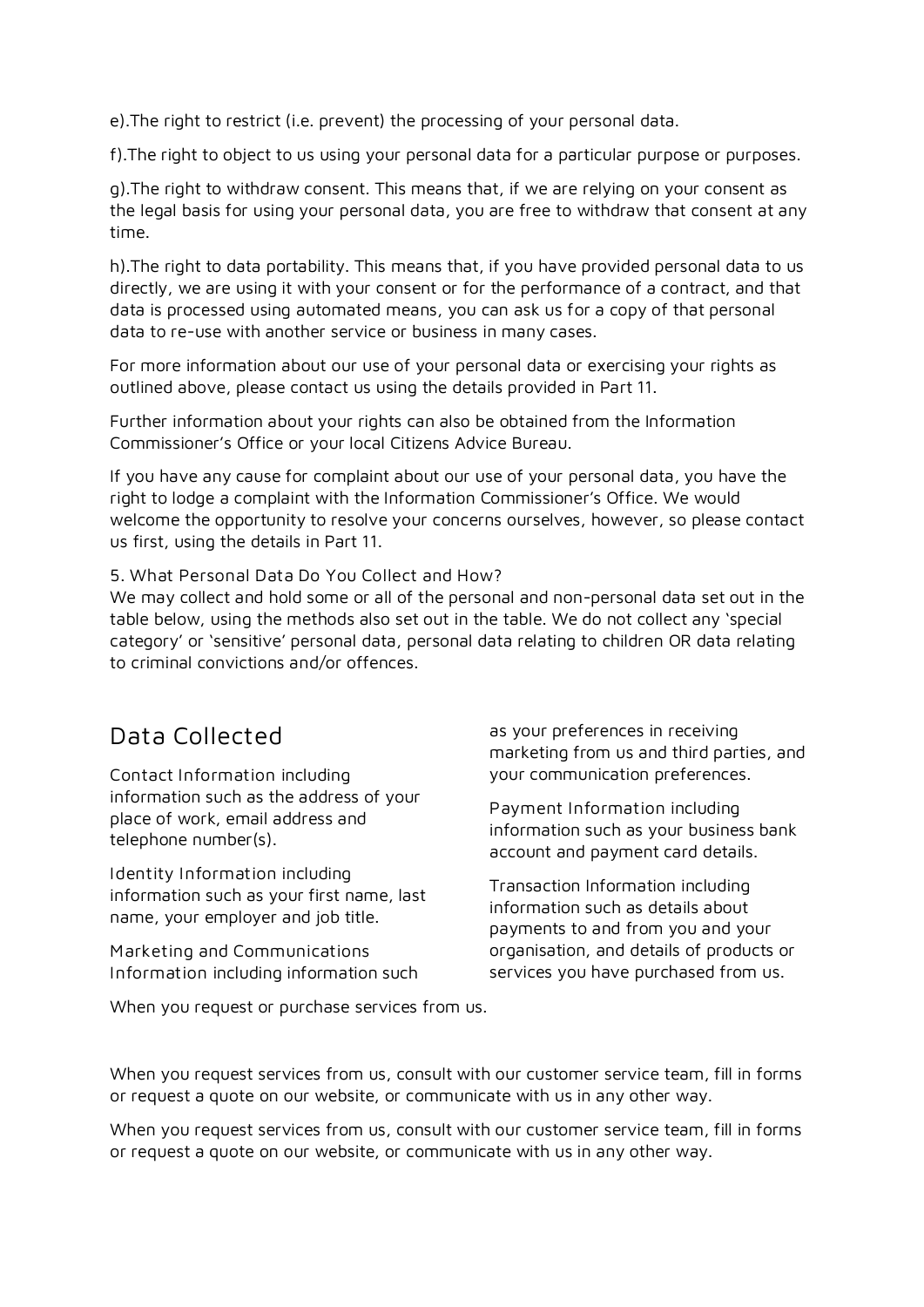We may obtain information about you from third party sources, such as public databases and other third party data providers

When you purchase services from us.

### **6. How Do You Use My Personal Data?**

Under the Data Protection Legislation, we must always have a lawful basis for using personal data. The following table describes how we will use your personal data, and our lawful bases for doing so:

What We Do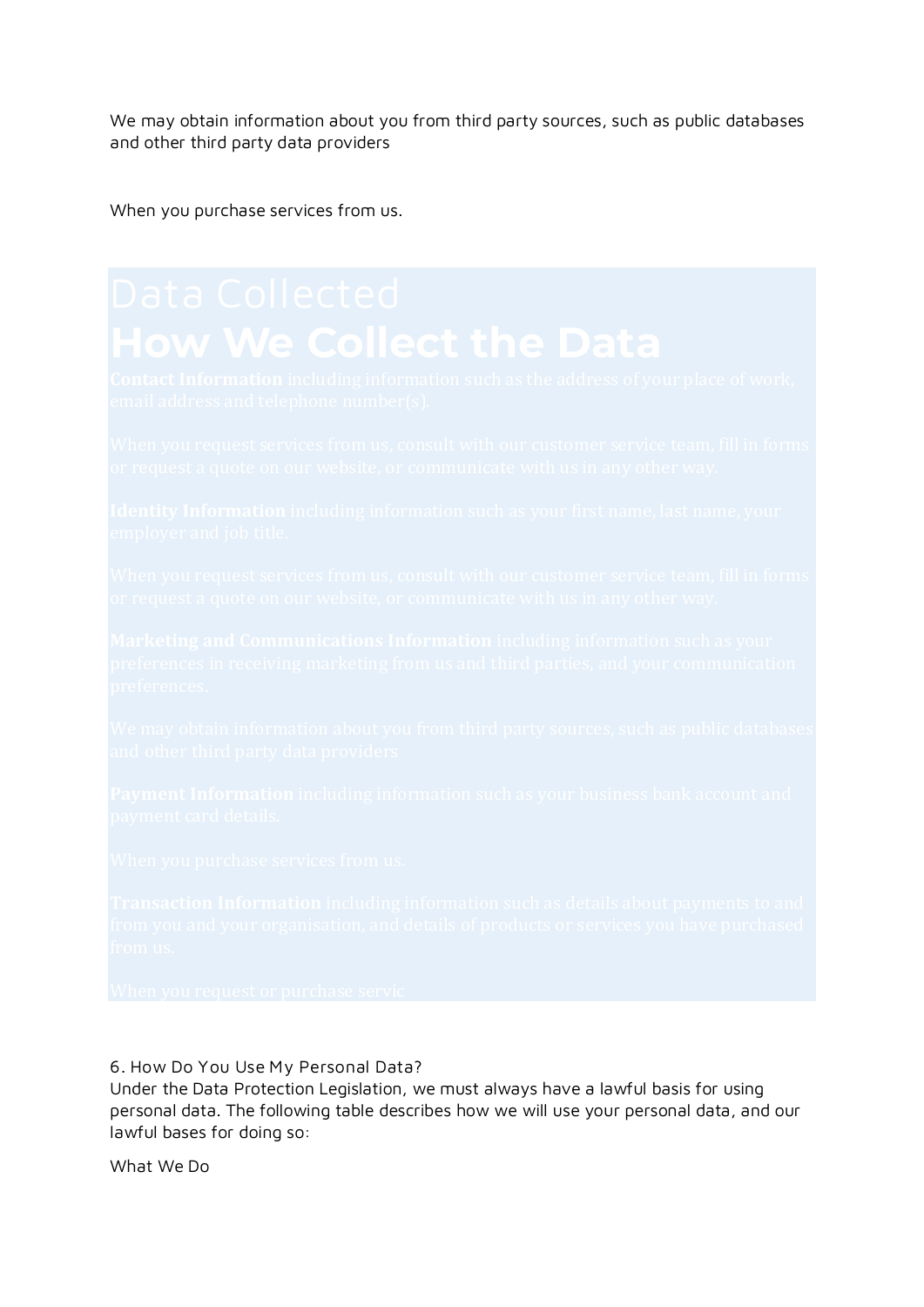What Data We Use Our Lawful Basis Administering our business. Contact Information Identity Information 1) Performance of a contract with you. Supplying our products and services to you. Contact Information Identity Information 1) Performance of a contract with you.

Payment Information

- Transaction Information
- 1) Performance of a contract with you.

Contact Information

Identify Information

- Transaction Information
- 1) Performance of a contract with you.
- Contact Information Identify Information Payment Information Transaction Information Marketing and Communications Information 1) Performance of a contract with you. 2) Necessary to comply with legal requirements.

Contact Information Identify Information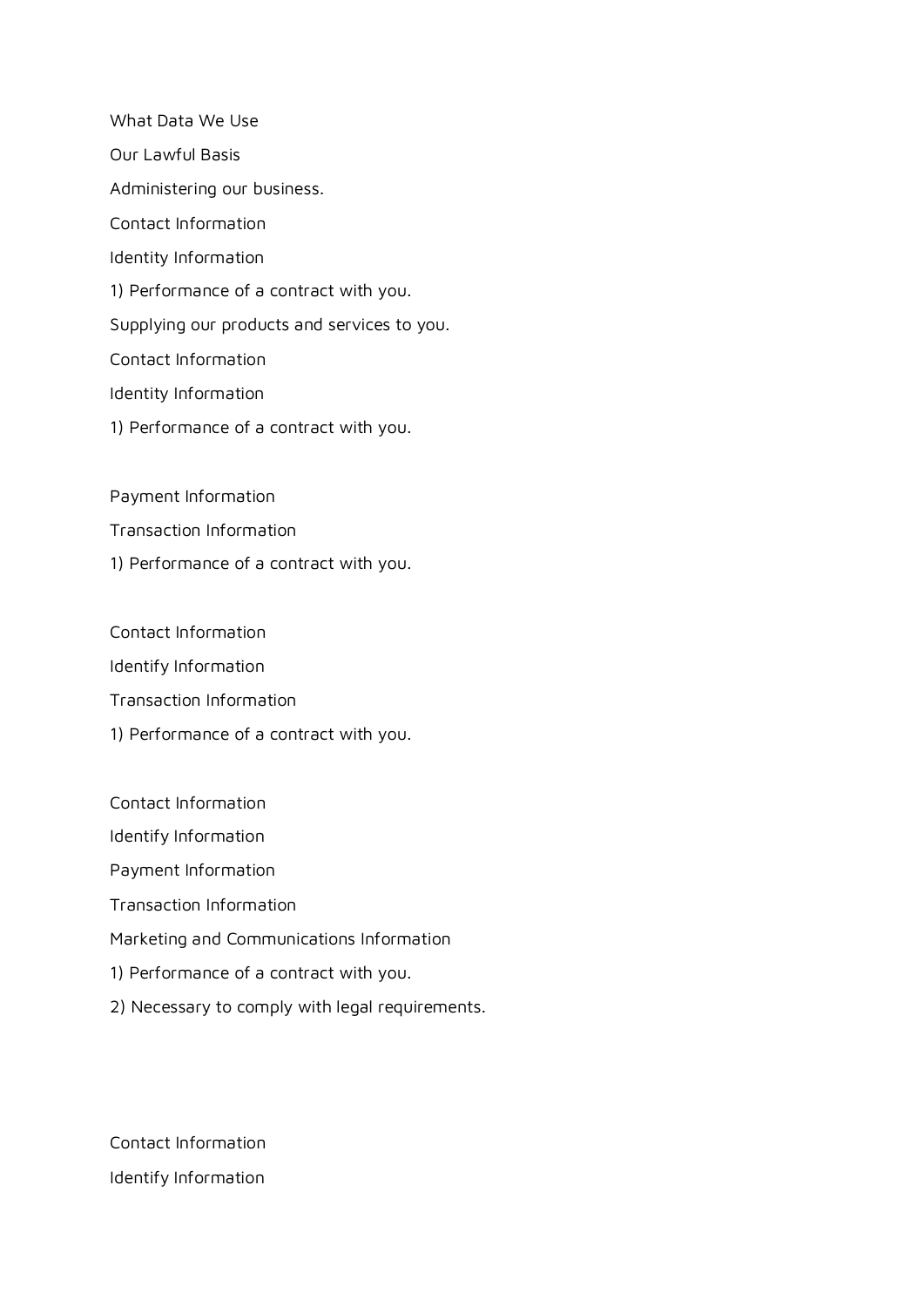Marketing and Communications Information

1) Performance of a contract with you.

2) Necessary to comply with legal requirements.

With your permission and/or where permitted by law, we may also use your personal data for marketing purposes, which may include contacting you by email, telephone, text message and with information, news, and offers on our products and services. You will not be sent any unlawful marketing or spam. We will always work to fully protect your rights and comply with our obligations under the Data Protection Legislation and the Privacy and Electronic Communications (EC Directive) Regulations 2003, and you will always have the opportunity to opt-out. We will always obtain your express opt-in consent before sharing your personal data with third parties for marketing purposes and you will be able to opt-out at any time.We will only use your personal data for the purpose(s) for which it was originally collected unless we reasonably believe that another purpose is compatible with that or those original purpose(s) and need to use your personal data for that purpose. If we do use your personal data in this way and you wish us to explain how the new purpose is compatible with the original, please contact us using the details in Part 11.

### How Long Will You Keep My Personal Data?

We will only retain your personal data for as long as necessary to fulfil the purposes for which we collected it, including for the purposes of satisfying any legal, accounting, or reporting requirements.

How and Where Do You Store or Transfer My Personal Data?

We will only store your personal data in the UK. This means that it will be fully protected under the Data Protection Legislation.

Do You Share My Personal Data?

We will not share any of your personal data with any third parties for any purposes, subject to the following exception[s].

If we sell, transfer, or merge parts of our business or assets, your personal data may be transferred to a third party. Any new owner of our business may continue to use your personal data in the same way(s) that we have used it, as specified in this Privacy Policy.

In some limited circumstances, we may be legally required to share certain personal data, which might include yours, if we are involved in legal proceedings or complying with legal obligations, a court order, or the instructions of a government authority.

We may share your personal data with other companies in our group for Supplying our products and Services. This includes subsidiaries and our holding company and its subsidiaries.If any personal data is transferred outside of the UK, we will take suitable steps in order to ensure that your personal data is treated just as safely and securely as it